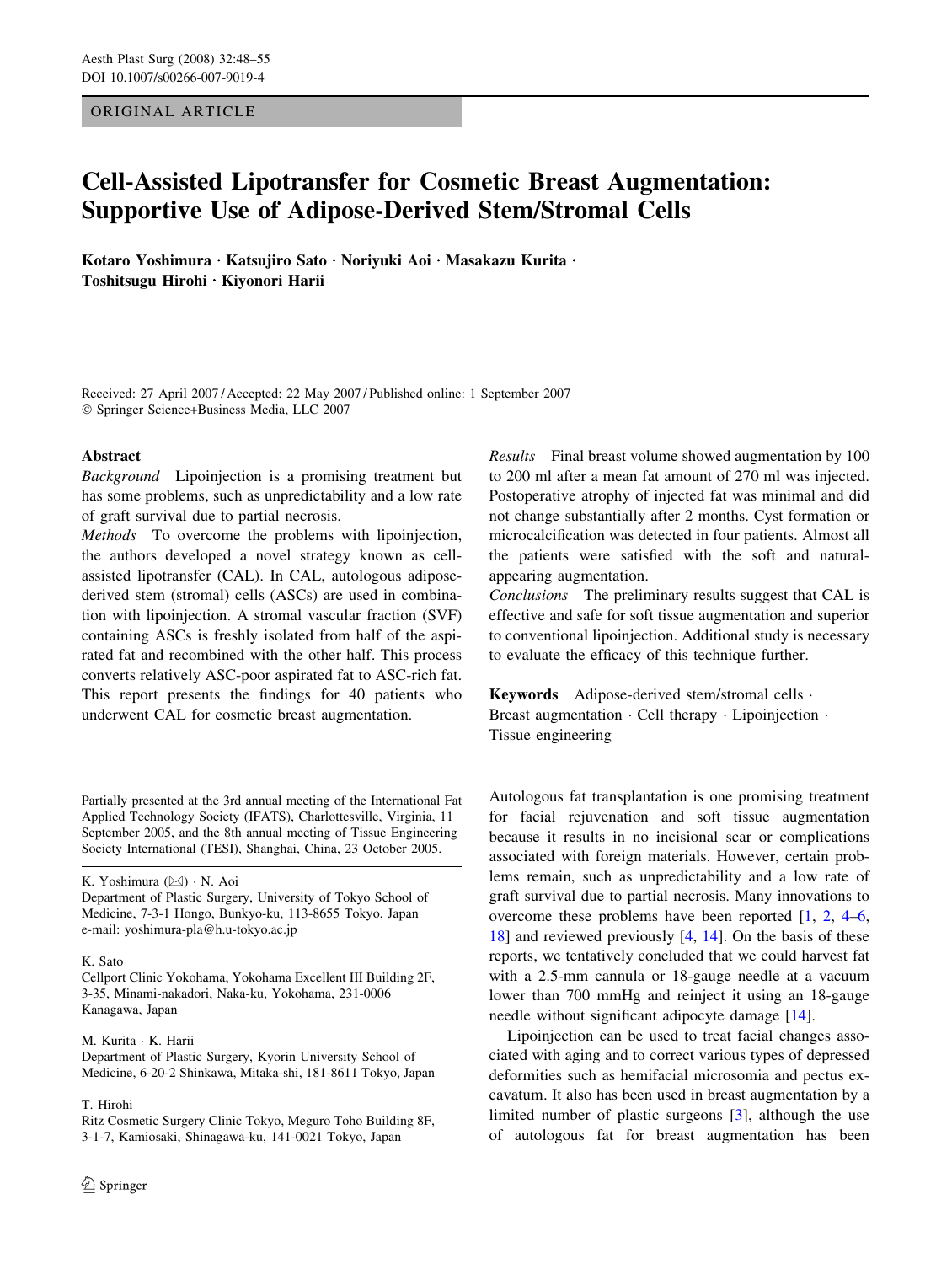controversial. Consensus is lacking on whether lipoinjection is safe and appropriate because of microcalcifications that may cause confusion in the evaluation of mammograms. Recently, autologous fat injection has been reevaluated as a potential alternative to artificial implants for breast augmentation [\[3](#page-7-0), [15](#page-7-0), [16,](#page-7-0) [19\]](#page-7-0). This reevaluation may reflect recent advances in autologous fat transfer and the radiologic detection of breast cancer.

To overcome the problems associated with autologous fat transfer, we use a novel strategy known as cell-assisted lipotransfer (CAL) (Fig. 1). Findings have shown that tissue-specific progenitor cells in the adipose tissue have the capacity to differentiate into various cell lineages [\[21](#page-7-0)]. Thus, the progenitors, currently known as adipose-derived stem/stromal cells (ASCs), are expected to become a valuable tool in a wide range of cell-based therapies.

The therapeutic concept of CAL was described in our previous report on preclinical studies [[9\]](#page-7-0). We found that aspirated fat has approximately half the number of ASCs found in excised whole fat. There are two main reasons for this relative deficiency. First, a major portion of the ASCs is located around large vessels and left in the donor site after liposuction [\[9](#page-7-0)]. Second, a part of the ASCs is released into the fluid portion of liposuction aspirates [[20\]](#page-7-0). The relative deficiency of ASCs may induce postoperative long-term atrophy of injected fat, as partially confirmed in animal studies [\[8](#page-7-0), [9,](#page-7-0) [11\]](#page-7-0).

With the CAL strategy, autologous ASCs are used to enhance angiogenesis, to improve the survival rate of grafts, and to reduce postoperative atrophy. In CAL, half the volume of the aspirated fat is processed for isolation of the stromal vascular fraction (SVF) containing ASCs. During the isolation process, the other half of the aspirated fat is prepared for grafting. Freshly isolated SVF, which we

characterized previously [[20\]](#page-7-0), is attached to the aspirated fat, with the fat acting as a living scaffold before transplantation. Finally, the SVF-supplemented fat is injected into the target sites. Thus, ASC-poor fat is converted to ASC-rich fat in the preparation process of the injectable material.

In this report, we describe the preliminary results experienced by patients who underwent CAL for cosmetic breast augmentation. This is the first report on the clinical use of ASCs for cosmetic purposes.

# Materials and Methods

#### Patients

From 2003 to 2007, we performed CAL for 70 patients: in the breast for 60 patients (including 8 patients who had breast reconstruction after mastectomy), in the face for 12 patients, and in the hip for 1 patient. For three patients, CAL was performed at two sites. Informed consent was obtained from all the patients. The study protocol conformed to the guidelines of the 1975 Declaration of Helsinki and was approved by individual institutional review boards.

In this study, 40 patients with healthy thoraxes and breasts underwent CAL for purely cosmetic breast augmentation. Patients undergoing breast reconstruction for inborn anomaly or after mastectomy were not included. At this writing, 19 of these 40 patients have been followed for more than 6 months, and the maximum follow-up period has been 42 months. All the patients were Japanese women with a mean body mass index (BMI) of  $19.1 \pm 1.9$ . Their ages varied from 20 to 62 years (mean,  $35.8 \pm 9.1$ ). The

Fig. 1 Scheme of cell-assisted lipotransfer. Relatively adiposederived stem/stromal cell (ASC)-poor aspirated fat is converted to ASC-rich fat by supplementing ASCs isolated from the other half of the aspirated fat. The ASCs are attached to the aspirated fat, which is used as a scaffold in this strategy

Cell-Assisted Lipotransfer (CAL)

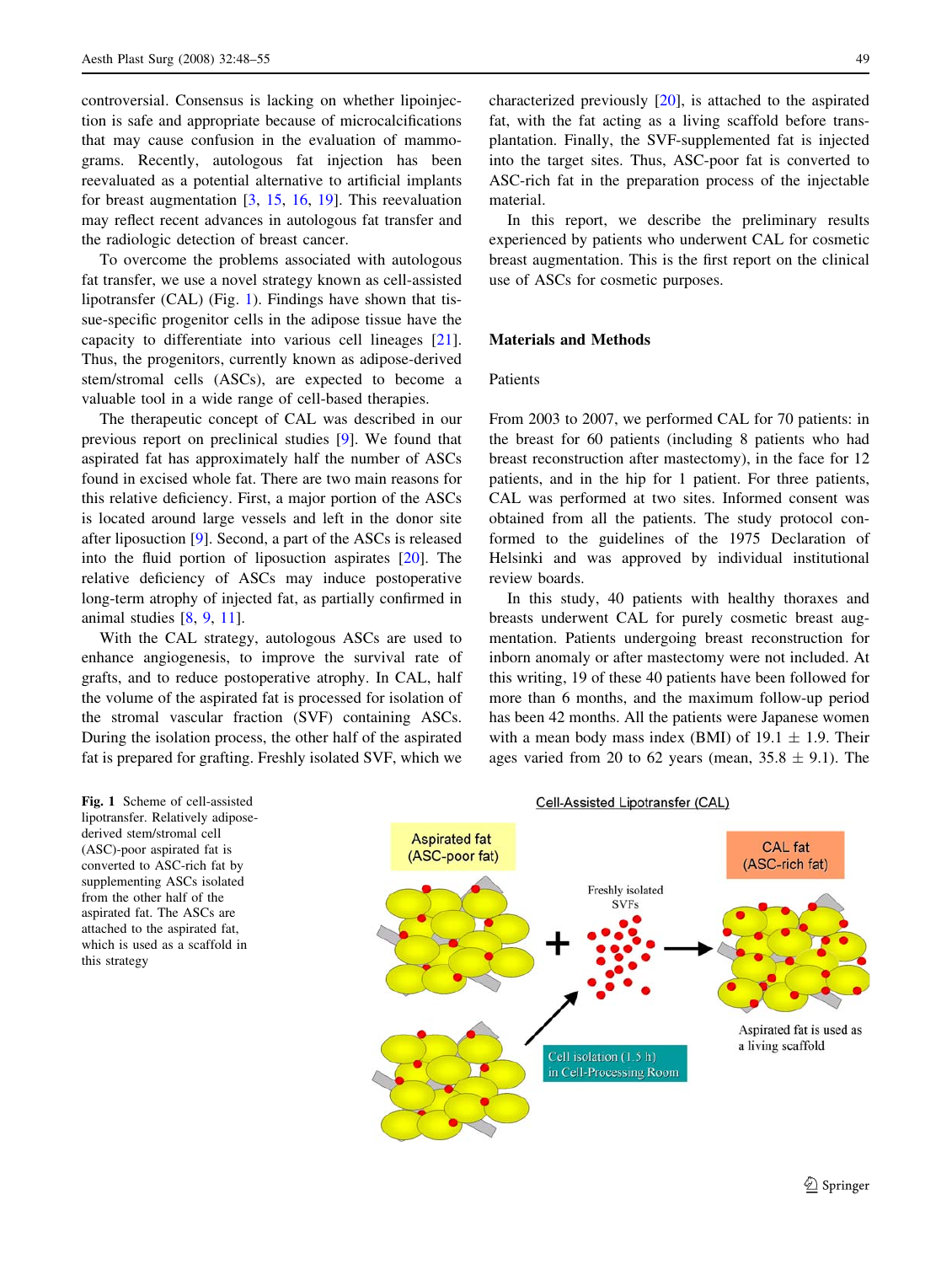Table 1 Patient data

| No. of cases                       | 40                 |
|------------------------------------|--------------------|
| <b>Sex</b>                         | 40 F, 0 M          |
| Age (years)                        | $35.8 \pm 9.1$     |
| BMI                                | $19.7 \pm 1.9$     |
| Surgical procedure                 |                    |
| Group A                            | 6                  |
| Group B                            | $\overline{c}$     |
| Group C                            | 32                 |
| Site of liposuction                |                    |
| Thighs                             | 25                 |
| Thighs and abdomen                 | 13                 |
| Thighs and lower legs              | $\overline{c}$     |
| Total volume of suctioned fat (ml) | $1111.8 \pm 164.0$ |
| Volume of injection (ml)           |                    |
| Left                               | $268.1 \pm 47.6$   |
| Right                              | $277.3 \pm 39.1$   |
| Operation time (min)               | $257.1 \pm 39.1$   |

mean volume of injected fat was  $268.1 \pm 47.6$  ml on the left side and  $277.3 \pm 39.1$  ml on the right side. The demographic and surgical data for these patients are summarized in Table 1.

# Surgical Techniques

Before the procedure began, the liposuction site was infiltrated with combined saline solution and diluted epinephrine (0.001%). With the patient under general anesthesia, adipose tissue was suctioned using a cannula with a 2.5-mm inner diameter and a conventional liposuction machine. Approximately half of the collected liposuction aspirate was used for isolation of the SVF from both the adipose and fluid portions of the liposuction aspirates, as described previously [[20\]](#page-7-0). This cell processing procedure required about 90 min. During the processing period, the other half of the lipoaspirate was harvested as graft material.

The adipose portion of the liposuction aspirates was either washed several times and placed in an upright position to obtain clear separation of fluids and oil (groups A and B) or centrifuged at 700 g for 3 min without washing (group C), then put into a metal jar  $(500 \text{ ml})$ , which was placed in water with crushed ice. In groups A and C, the fresh SVF isolated from both the adipose and fluid portions was added to the graft material. After gentle mixing and a wait of 10 to 15 min for cell adherence to the aspirated fat, the cell-supplemented fat was put into an injection syringe. In Group B, the freshly isolated SVF was resuspended in 60 ml of saline, then diffusely injected into the whole breast mounds separately (30 ml for each breast) immediately after conventional lipoinjection. There were 6 patients in group A, 2 patients in group B, and 32 patients in group C.

For the injection syringe, a 10-ml LeVeen inflator (Boston Scientific Corp., Boston, MA, USA) or our original 20-ml syringe was used because each is a screw-type syringe (with a threaded plunger), and the threaded connections fit both the connecting tube and the needle to allow precise control during injection. To reduce the time of the procedure, two syringes were used. While the one syringe was being used for an injection, the other was being filled with the graft material in preparation for the next injection. An 18-gauge needle (150 mm long) was used for lipoinjection and inserted subcutaneously at one of four points indicated in Figs. [2](#page-3-0)A and B.

The operator took care to insert and place the needle horizontally (parallel to the body) to avoid damaging the pleura and causing a pneumothorax. The needle was inserted in several layers and directions. It was continuously and gradually retracted as the plunger was advanced. This technique was used to obtain a diffuse distribution of the graft material (Figs. [2](#page-3-0) and [3](#page-3-0)). The grafts were injected into the fatty layers on, around, and under the mammary glands, and also into the pectoralis muscles.

## Results

The transplantation of adipose tissue was successfully performed in all cases, and the time of the injection process ranged from 35 to 60 min for both breasts. Subcutaneous bleeding, occasionally seen in some parts of the breasts, resolved in 1 to 2 weeks.

Transplanted adipose tissue was gradually absorbed during the first 2 postoperative months (especially during the first month), and the breast volume showed a minimal change thereafter, although skin tension sometimes lessened after 2 months. Three representative surgical sites are shown in Figs. [4](#page-4-0) to [9](#page-6-0). The difference in breast circumference (chest circumference at the nipple minus the chest circumference at the inframammary fold) had increased in all cases by 4 to 8 cm at 6 months, which corresponds to two to three brassiere cup sizes. This circumference increase appeared to correspond to the 100- to 200-ml increase in the volume of each breast mound, which was partially confirmed by our preliminary evaluation using a three-dimensional quantitative measurement system.

Compared with breast augmentation using implants of the same size, augmentation with CAL showed a lower height but a more natural contour of the breasts. All cases but one (see later) showed natural softness of the breasts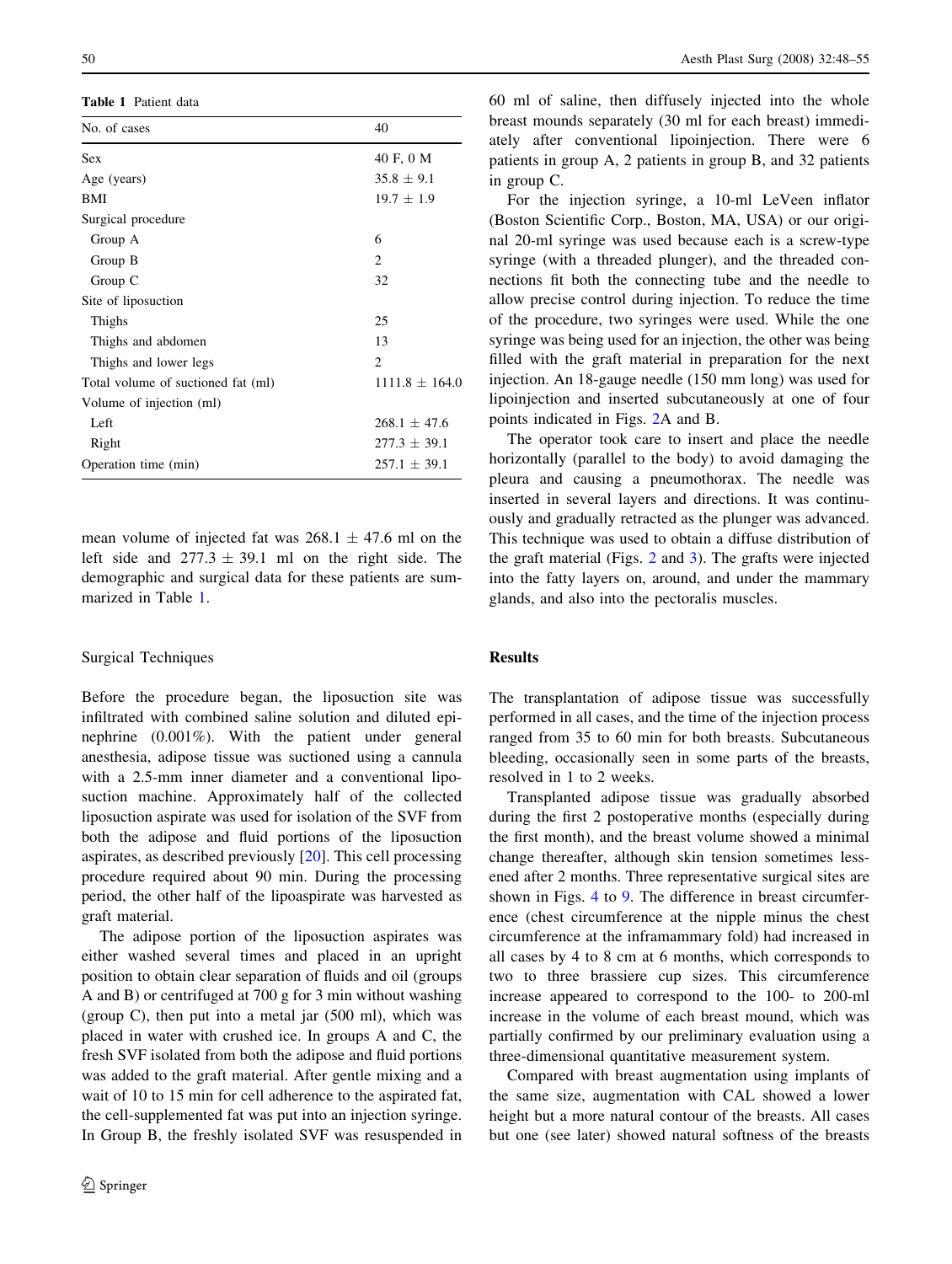<span id="page-3-0"></span>

Fig. 2 Schematic instruction of the injection method. (A) A small amount of fat tissue is injected as small aliquots or as a thin string with a long needle, using a syringe with a threaded plunger, while the needle is continuously withdrawn. (B) The needle is inserted from either one of two points on the areola margin or one of two points at the inframammary fold in variable directions and planes to achieve a diffuse distribution



Fig. 3 A clinical view of injection. The injection needle is rigidly manipulated by an operator while an assistant rotates the plunger according to the operator's instruction. A high-pressure injection can be performed using a disposable syringe with a threaded plunger. A 150-mm-long, 18-gauge needle is connected to the syringe with a connecting tube threaded at both ends

without any palpable nodules at 6 months, and all the patients were satisfied with the resulting texture, softness, contour, and absence of foreign materials despite the limited size increase possible with autologous tissue—Cyst formation  $(\leq 12 \text{ mm})$  was detected by magnetic resonance imaging (MRI) in two patients, and microcalcification was detected by mammogram in two patients at 24 months. In one of two patients in group B, fibrous breast tissue and fibrosis on the sternum were observed by computed tomography (CT) scan at 6 months, and the breasts were found to be harder than in other cases.

## **Discussion**

Modifications of lipoinjection techniques to improve the survival rate for injected fat have been attempted. From these, it is well accepted that adipose tissue should be placed as small aliquots [\[3](#page-7-0)], preferably within an area 3 mm in diameter [[1](#page-7-0)]. Because it takes a long time to perform ideally diffuse distribution of suctioned fat [\[3](#page-7-0)], we have used a disposable syringe with a threaded plunger and connections, a very long needle (150 mm), and an assistant to rotate the plunger. As a result, only 35 to 60 min are required for injection in both breasts. These devices are critical to performing large-volume lipoinjection safely and precisely in a short time.

In addition, the harvesting, preserving, and refining of graft materials also are important, as repeatedly indicated in the literature. We used a relatively large suction cannula, centrifuged the aspirated fat in some cases, and kept it cooled until transplantation. In this study, the clinical results (increase in breast circumference) appeared to be better in group C (using centrifuged fat) than in group A (using noncentrifuged fat), although quantitative measurement and statistical comparison were not done. In a previous study, we found that centrifugation of aspirated fat is substantially influential because centrifugation at 1,200 g decreases the fat volume by 30%, damaging 12% of the adipocytes and 0% of the ASCs. This leads to the concentration of cell numbers per volume of adipocytes and ASCs by 25% and 43%, respectively [\[7](#page-7-0)].

In addition, centrifugation may be especially beneficial in our treatment because water content in the graft material may disturb the adherence of ASCs to the adipose tissue and interfere with differentiation into expected lineages. Any ASCs floating in a solution, which is a nonphysiologic environment, may migrate over distances, penetrate into the lymphatic flow, and differentiate unexpectedly. We believe that such migration and altered cell differentiation caused the development of fibrotic tissue on the sternum of one patient in group B. Thus, we conclude that centrifuged fat combined with ASCs as cell pellets (group C procedure) was best among the three methods used in this study.

Although small cystic formation and microcalcification were detected in some cases, the microcalcification was easily distinguished from that associated with breast cancer, and the overall cosmetic results were generally satisfactory and encouraging. Almost all the patients were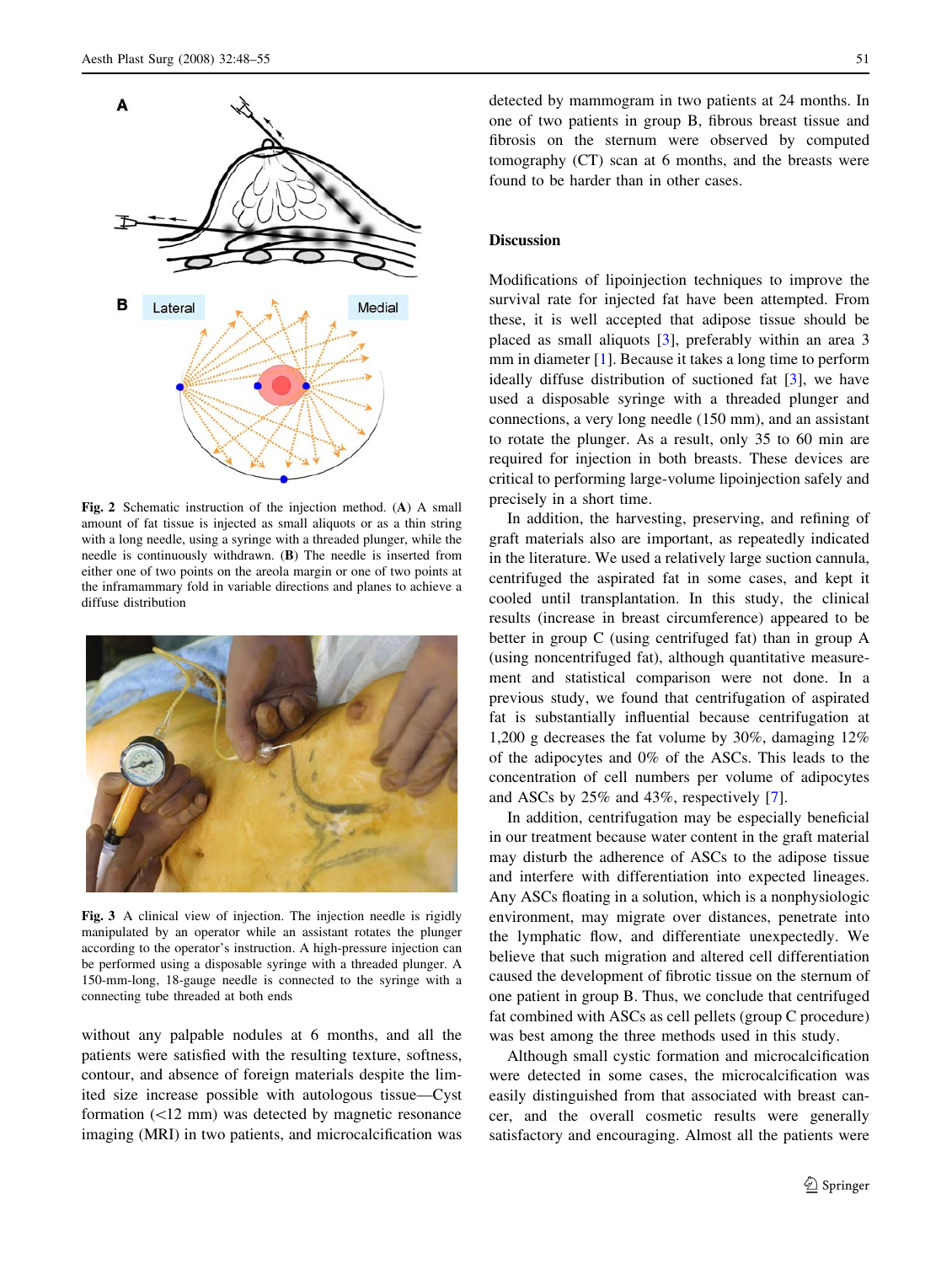<span id="page-4-0"></span>Fig. 4 Clinical views of a patient in group A (patient 1). Preoperative (left) and postoperative (right) views at 24 months. A 22-year-old woman underwent breast augmentation using cell-assisted lipotransfer (CAL) (290 ml in each breast), with satisfactory results at 24 months. Her breast circumference increased by 5 cm, and her augmented breast mounds remained soft and natural appearing without injection scars or subcutaneous indurations



Fig. 5 Radiologic views showing the chest of patient 1. (A) A preoperative computed tomography (CT) image in the horizontal plane of the nipples. (B) A horizontal image 12 months after surgery. Note that the adipose tissue is augmented both subcutaneously and under the mammary glands. (C) Mammograms at 12 months show no calcification or other abnormal signs

Δ Right B

satisfied with their enlarged and soft breasts with a natural contour. Both CT scans and MRI showed that transplanted fat tissue survived and formed a significant thickness of the fatty layer not only subcutaneously on and around the mammary glands, but also between the mammary glands and the pectoralis muscles. Breast volume stabilized 2 to 3 months after transplantation.

Maximum breast augmentation using the described technique varied among the patients and appeared to be 100 to 200 ml. Although these volumes may be smaller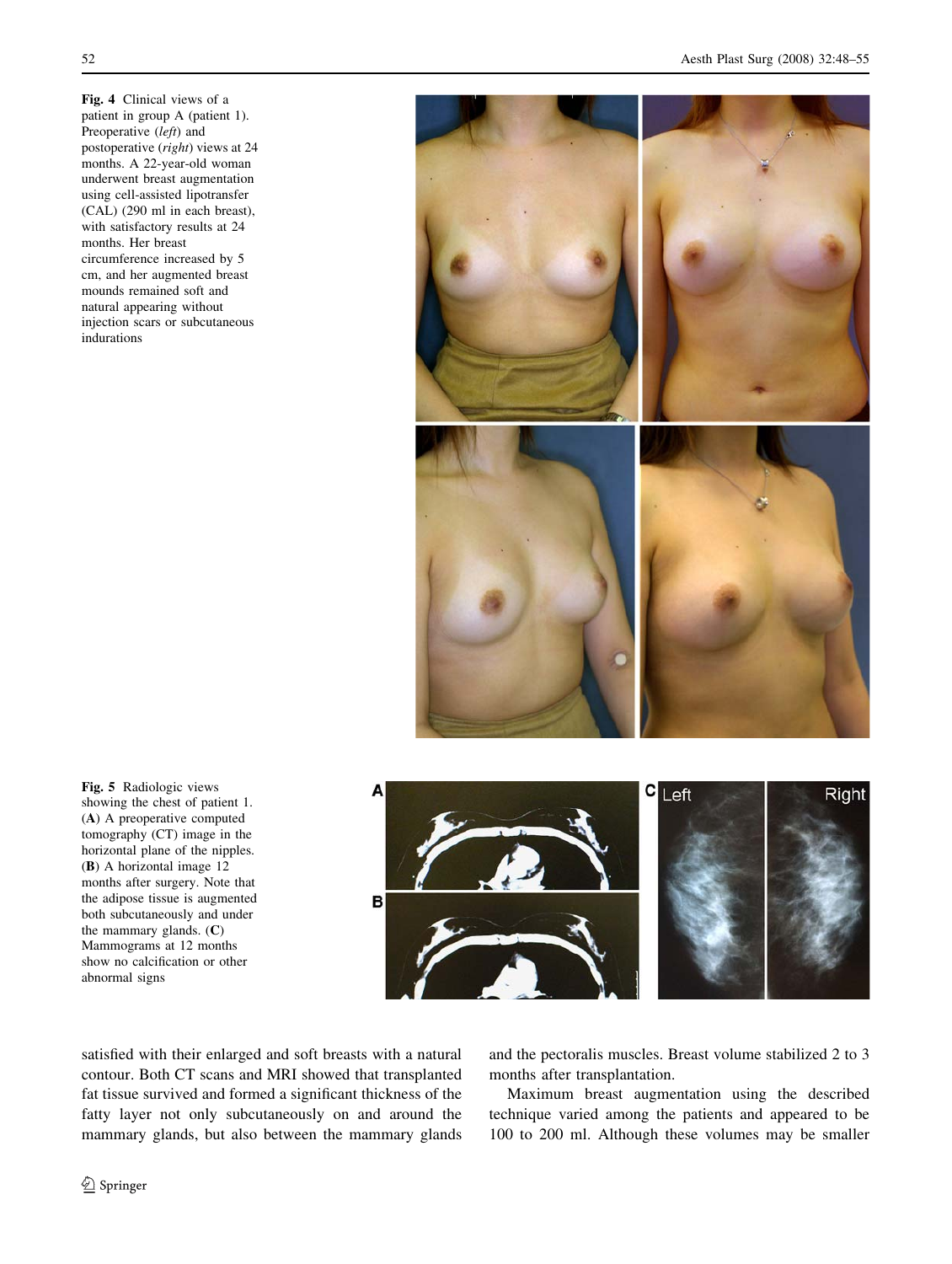Fig. 6 Clinical views of a patient in group C (patient 2). Preoperative (top) and postoperative (bottom) views at 12 months. A 32-year-old woman underwent breast augmentation with cell-assisted lipotransfer (CAL) (280 ml in each breast). Her breast circumference difference increased from 9 cm (baseline) to 14.5 cm (at 12 months). The breast mounds are soft and natural appearing with no visible injection scars

Fig. 7 Radiologic views showing the chest of patient 2. (A) A preoperative computed tomography (CT) image in the horizontal plane at the level of the nipples.  $(B \text{ and } C)$ Horizontal images by magnetic resonance imaging (MRI) 12 months after surgery: (B) T1 image; (C) T2-image. The adipose tissue is augmented around and under the mammary glands. A small cyst  $(<10$  mm) appears in the fatty layer under the right mammary gland. (D) Mammograms at 12 months show no abnormal signs such as calcifications



than those achieved with large artificial implants, a definite advantage is that patients need not be concerned about postoperative complications induced by artificial implants such as rupture, infection, capsular contracture, unnatural contour, hardness, neurologic symptoms, and immune response. Compared with our dozens of patients who underwent conventional autologous lipoinjection to the breasts, augmentation effects were apparently higher with CAL. A 2- to 3-cm increase in breast circumference was common with the conventional procedure, compared with the 4- to 8-cm increase seen in this trial of CAL, although the augmentation effect varied among patients. The measurement system we recently devised may help to quantify the difference in augmented volume in the future.

Adipose tissue contains not only adipogenic progenitor cells, but also multipotent stem cells, which can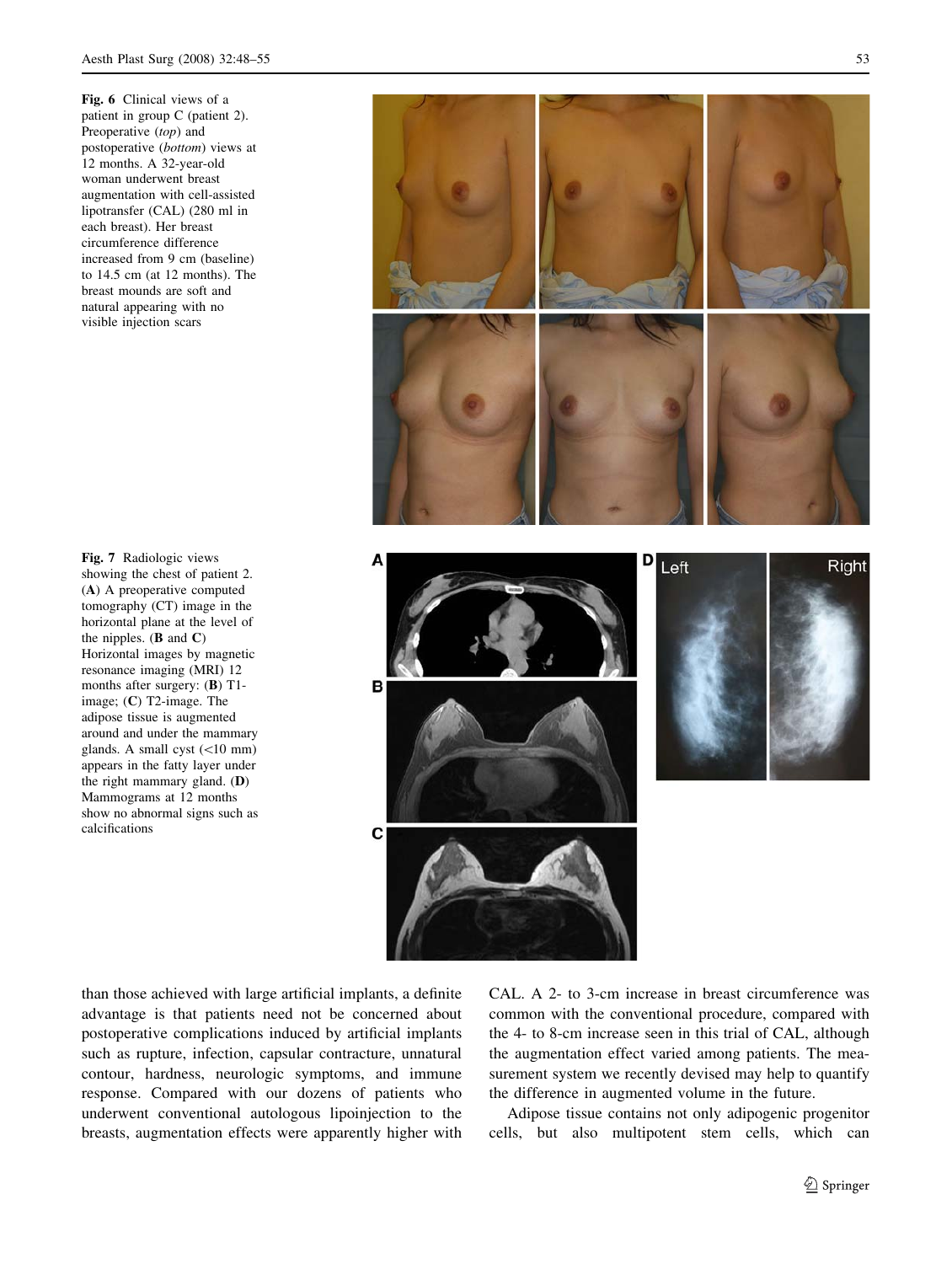<span id="page-6-0"></span>Fig. 8 Clinical views of a patient in group C (patient 3). Preoperative (top) and postoperative (bottom) views at 24 months. A 30-year-old woman underwent breast augmentation with cell-assisted lipotransfer (CAL) (310 ml in each breast). Her breasts were dramatically augmented with an increase in breast circumference difference by 8 cm at 24 months. The breast mounds were soft with no subcutaneous indurations. An original inframammary fold on the left breast is slightly visible, but injection scars are not visible

Fig. 9 Radiologic views of patient 3. (A) A preoperative computed tomography (CT) image in the horizontal plane at the level of the nipples. Only a very thin fatty layer is observed around the mammary glands. (B) A horizontal magnetic resonance image (MRI) (T1 weighted) 24 months after surgery. Transplanted adipose tissues survived and formed thick layers around and under the mammary glands. (C) Mammograms 24 months after surgery show no abnormal signs



differentiate into fat, bone, cartilage, and types of tissue [\[21](#page-7-0), [22\]](#page-7-0). Suctioned fat appears to lose a significant number of these precursors during liposuction and the preparation processes as compared with nonsuctioned adipose tissue [[9\]](#page-7-0). This relative deficiency of precursors may contribute to the low survival rate and long-term atrophy of transplanted lipoaspirates. In CAL, the deficit of ASCs was compensated by supplementing ASCs. To maximize the biologic function and avoid unexpected behavior of ASCs, it seems important to ensure adherence of supplemented ASCs to adipocytes or connective tissue.

With this novel treatment, ASCs have four possible roles, which were partly confirmed in preclinical studies [[8,](#page-7-0) [9](#page-7-0), [11\]](#page-7-0). First, ASCs can differentiate into adipocytes and contribute to the regeneration of adipose tissue. Second, ASCs can differentiate into endothelial cells and also probably into vascular mural cells [\[8](#page-7-0), [10](#page-7-0), [12\]](#page-7-0), resulting in the promotion of angiogenesis and graft survival. Third, ASCs are known to release angiogenic growth factors in response to hypoxia and other conditions [\[13](#page-7-0)], and these factors influence surrounding host tissue. In their final role, which may be the most influential, ASCs survive as original ASCs [[9](#page-7-0)]. In the adipose tissue, ASCs reside between adipocytes or in the extracellular matrix, especially around vessels, and contribute to the turnover of adipose tissue, which is known to be very slow (2 years or more) [\[17](#page-7-0)]. However, adipose grafts probably turn over during the first 2 to 3 months after transplantation because they experience temporary ischemia followed by reperfusion injury. This turnover, the replacement process of the adipose tissue, is conducted by tissue-specific progenitor cells, which are ASCs. The relative deficiency of ASCs in aspirated fat may affect the replacement process and lead to postoperative